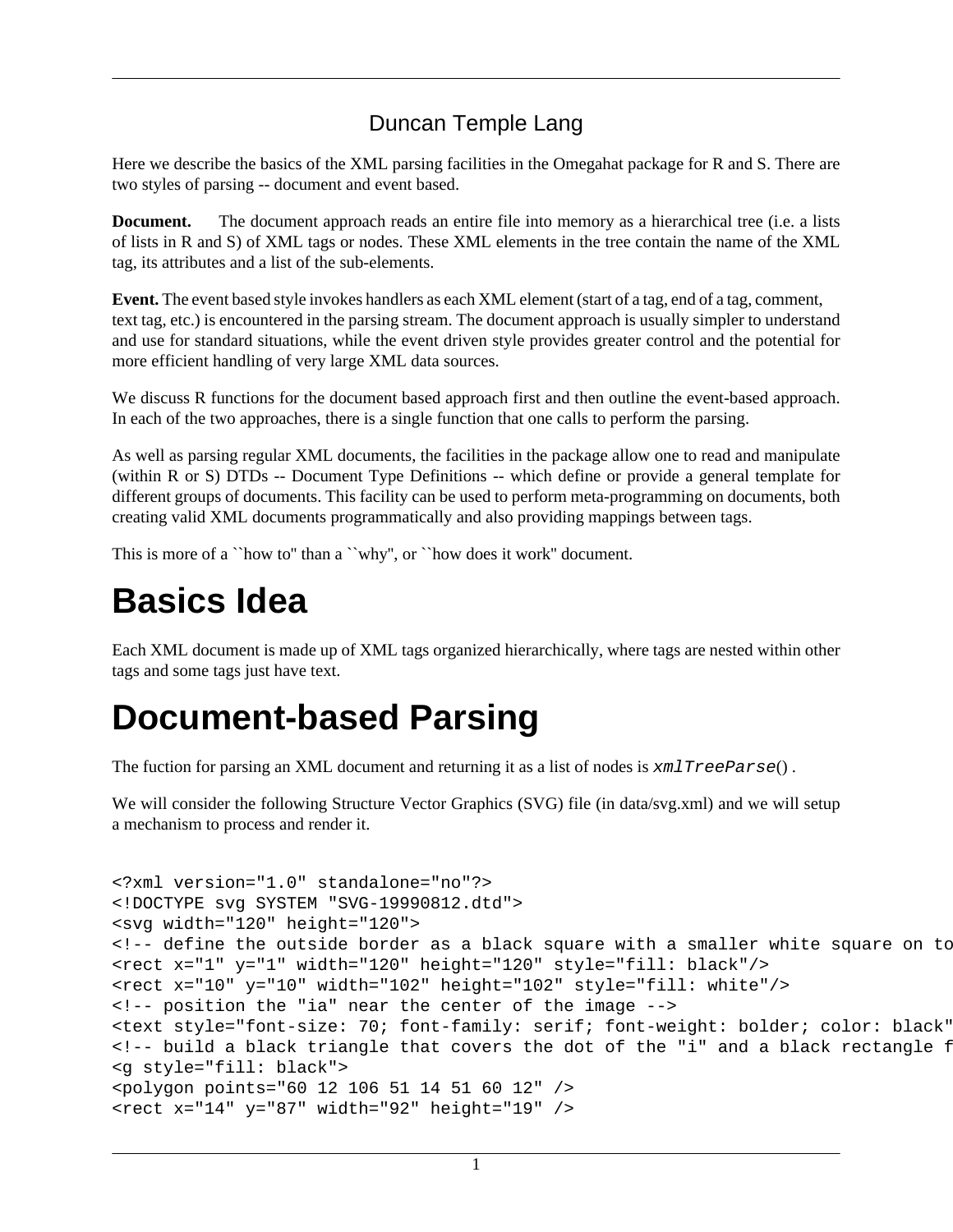```
</g>
<!-- create the white dot for the "i" -->
<ellipse cx="40" cy="44" rx="7" ry="4" style="fill:white" />
</svg>
```
#### **Processing the Nodes**

When we build the R document tree having generated the internal DOM version in C, we create the different nodes by first creating the default version with classes XMLNode, XMLComment, XMLEntity, XMLText, etc. However, the user can provide functions that post-process these nodes before they are added to the R document tree. To do this, one provides a named list of functions as the value of the parameter handlers. The C-level conversion takes each XML element, converts it to an XMLNode (or similar class) and then calls the appropriate function from this list. These functions return either NULL indicating that the node should be discarded and not added to the document tree, or an object to be added to the tree. Currently, the only argument to these functions is the node itself. (The parent may be added in the future.) This node contains its children nodes. (If this proves to be excessively expensive as many nodes are discarded or modified to discard their child information, one should consider event driven parsing.)

How is the appropriate function selected?

A simple example of utilizing these post-processing node handlers is to discard all comment elements.

```
doc <- xmlTreeParse(system.file("exampleData", "mtcars.xml", package = "XML"),
                       handlers = list(startElement =function(node) {
                                                   if(inherits(node, "XMLComment
 NULL 
else belgische der deutsche Staatsbekerken der Staatsbekerken in de Staatsbekerken der Staatsbekerken in de St
node and the contract of the contract of the contract of the contract of the contract of the contract of the c
\}),
                       asTree = TRUE
 )
```
A slightly more advanced version uses a closure to store a list of tag names that we wish to keep in the document tree, discarding all others. (Event driven parsing would be better for this application.)

```
xmlKeepTags <- function(tagNamesToKeep) {
              startElement <- function(node) {
                if(any(xm1Name(node) == tagNamesToKeep)) cat("Keeping",xmlName(node),"\n")
                   return(node)
 }
                 else {
                   cat("Discarding",xmlName(node),"\n")
                   return(NULL)
 }
 }
                return(list(startElement=startElement))
 }
```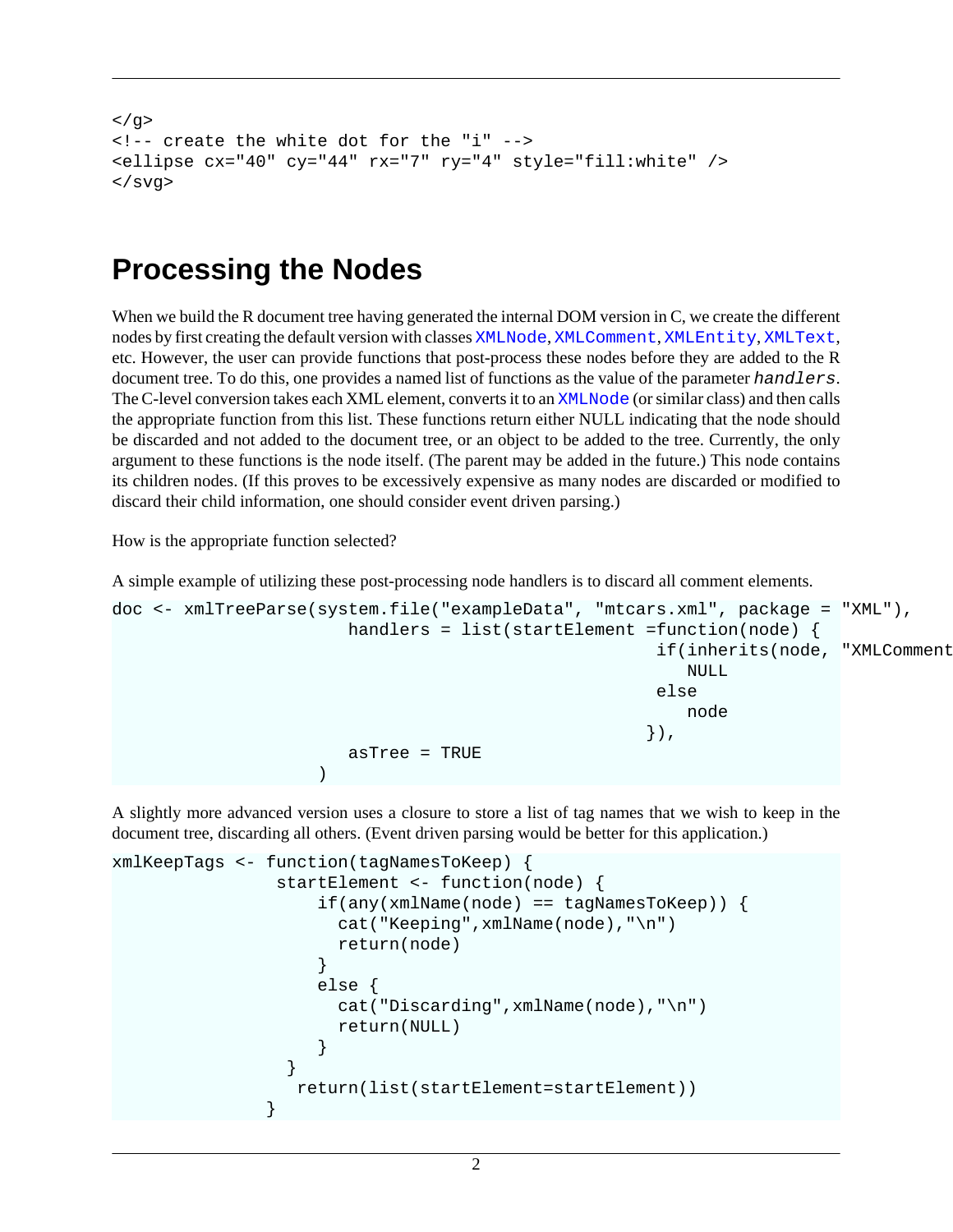```
 doc <- xmlTreeParse(system.file("exampleData", "mtcars.xml", package = "XML"),
                     xmlKeepTags(c("variables","dataset")))
```
Note that the nodes are processed upwards (i.e. from leaf to root node) rather than from the root down through the child nodes. Thus, if we discard the parent node of a node we are trying to preserve, e.g **<variables>** when trying to preserve **<variable>**, we will throw away the children nodes also and discard all the **<variable>** elements.

One can query the DTD to find what nodes allow the ones in which we are interested as sub-elements.

```
dtd <- parseDTD("DatasetByRecord.dtd")
which \leftarrow character()
 for(i in names(dtd$elements)) \{if(dtdValidElement("variable", i, dtd)) which <<-
```
### **Event-based Parsing**

Processing each XML element as the parser occurs can be a very useful and more flexible approach than reading an entire document, maintaining an intermediate form in memory and then processing. Firstly, the amount of memory required is smaller, often significantly. In other cases, the source of the XML may not be a complete document, but may be a source that periodically generates more output. For example, one might be monitoring a device in a factory, etc. where the data is an ``infinite'' stream. By processing the XML units as they arrive, one can provide dynamic updating of the intermediate or current results. This approach allows users to decide whether to continue, monitor for strange events, perform quality control procedures and generally perform statistical analysis on the process, not static data. This is similar to the idea of triggers in databases. A third case where the element-wise approach works well is when one wishes to extract rows or cells that fit particular criteria. Rather than reading all the data and then processing it, one can discard those records that do not satisfy the criteria. This record-wise processing works well when a transformation of the record is required as the transformation can be done in-line before assigning the value(s) and hence avoids a copy of the data.

We will look at an example of the dynamic event-driven processing which reads a data set and keeps certain records. The first example will keep rows based on their order or index. The second example examines the contents of the record to determine whether it should be discarded or kept. These are different in that in the first, we can determine this when we handle the  $\epsilon$ **record** tag, whereas the second case waits for the text value within the *<u>record</u>* tag and must be done differently. This uses the basic event handler in dataFrameEvent and provides alternative versions of the  $record()$  and  $text()$  functions in that closure. The record() closure

```
record \leq function(x, atts) {
    if(is.na(match(atts[["id"]], desiredRowNames))) {
       # discard this entry
      return()
    }
     processRow <<- 1
       # advance the current record index.
       # (Same as previous version).
     currentRecord <<- currentRecord + 1
```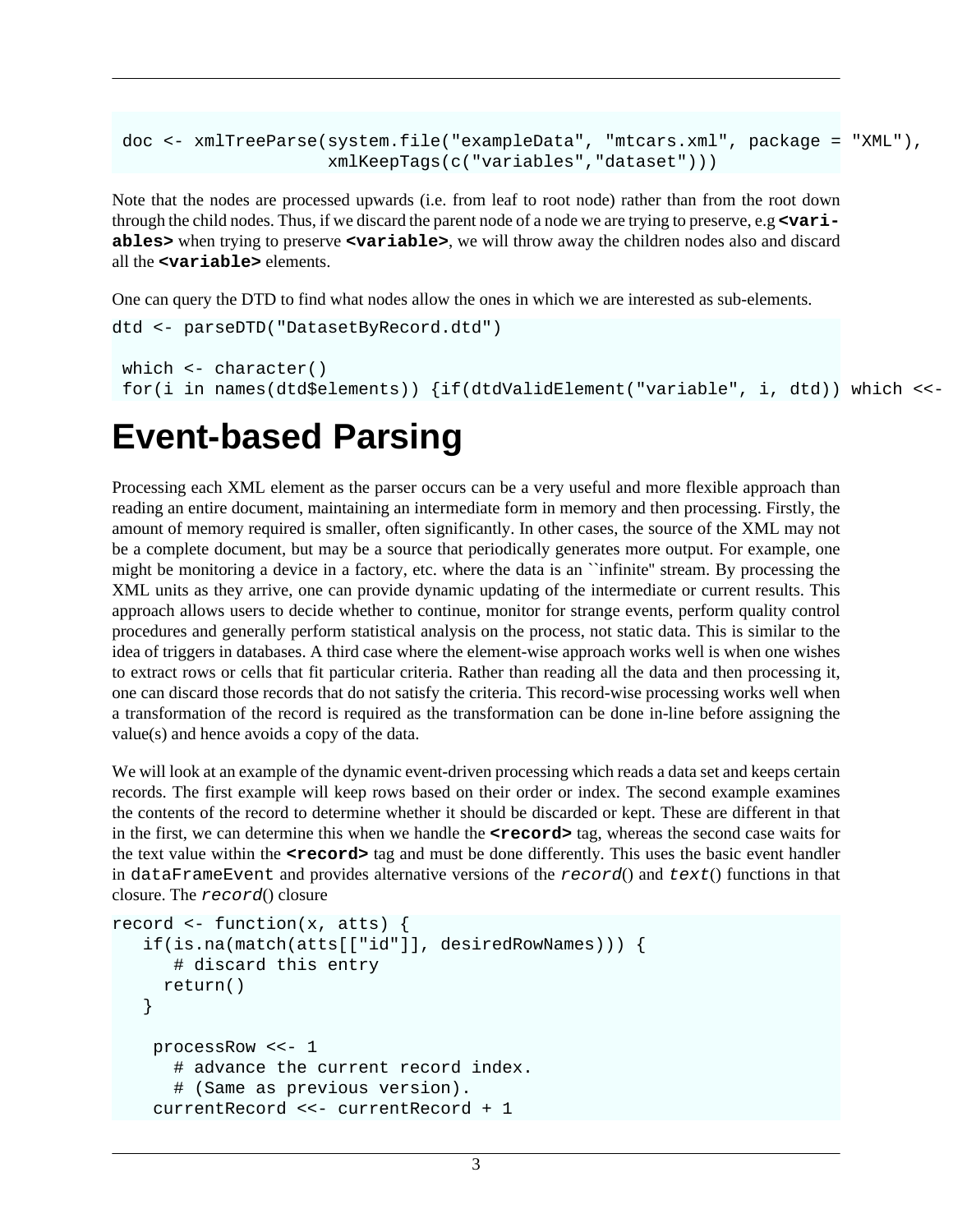```
 rowNames <<- c(rowNames, atts[["id"]])
 }
```
The definition of the  $text{text}(i)$  changes so that it returns if we are expecting a record (i.e. not expecting a variable name) and **processRow** is **FALSE**.

One other small changes relate to how we set the dimensions and the row names of the resulting dataframe. Rather than using the number of records reported in the XML file, we use the length of the desired row names specified when creating the closure. This can be handled more dynamically if we cannot assume uniqueness, etc.

### **Filtering on a Record's Values**

We now make the filtering slightly more complicated. We will create an event filter to which the user supplies a function expecting the record as its only argument and returning a logical value indicating whether the record should be accepted or not. The argument is a named list of values.

```
function(data) {
    as.numeric(data["cyl"]) >= 6 & as.integer(data[2]) < 100
```
Here, we change the logic slightly from the way we read the entire dataframe. Firstly, we do not want to allocate a matrix or data frame to store the number of records that the **<dataset>** tag indicates. We are trying to be conservative in the amount of memory we use. So, instead, we append each record that we accept to a list and at the conclusion of the XML stream, we convert the list of records to a dataframe. This involves changing the segment in the  $text()$  function

```
for(i in els) {
         data[currentRecord, currentColumn] <<- as.numeric(i)
         currentColumn <<- currentColumn + 1
 }
to read
```

```
data[[length(data)+1]] <<- els
```
Another change is how we handle the record <id> attribute. We can discard the current record count (cur**rentRecord**) and change the definition of the **<record>** handler to store the record id. The **<text>** handler can then access this if it accepts the record, and append it to the **rowNames** vector.

```
names(els) <- varNames
       if(accept(els)) {
         data[[length(data)+1]] <<- els
         rowNames <<- c(rowNames, currentRowName)
 }
```
And finally, the endElement() function in the closure is changed to convert the list of records stored in  $data()$  to a data frame.

```
if(x == "dataset") {
  data <- data.frame(matrix(unlist(data),length(data),length(varNames), byrow=T))
  names(data) <- varNames 
  rownames(data) <- rowNames
 }
```